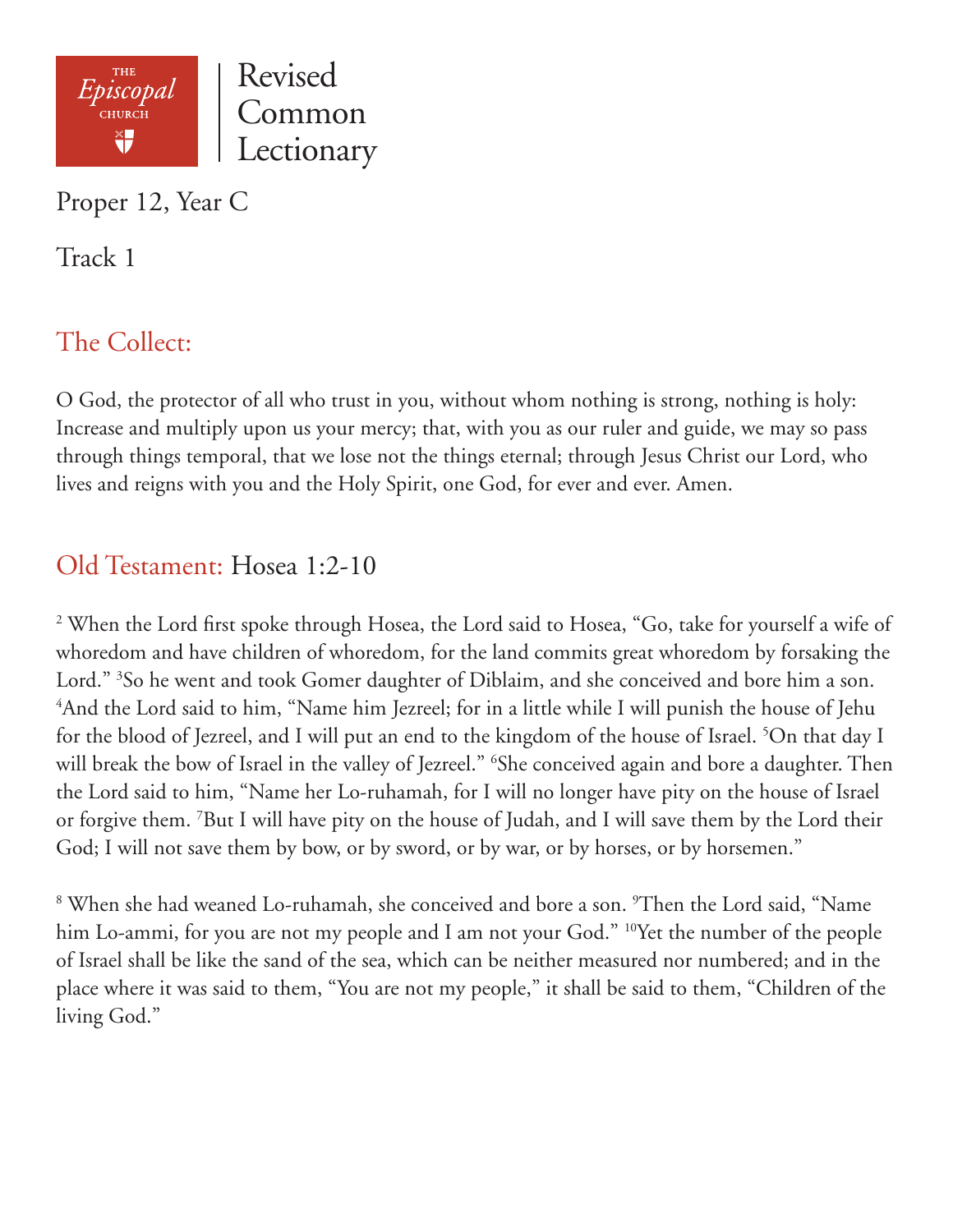#### Psalm: Psalm 85

<sup>1</sup> You have been gracious to your land, O Lord, \* you have restored the good fortune of Jacob. <sup>2</sup> You have forgiven the iniquity of your people \* and blotted out all their sins. <sup>3</sup> You have withdrawn all your fury \* and turned yourself from your wrathful indignation. 4 Restore us then, O God our Savior; \* let your anger depart from us. 5 Will you be displeased with us for ever? \* will you prolong your anger from age to age? 6 Will you not give us life again, \* that your people may rejoice in you? 7 Show us your mercy, O Lord, \* and grant us your salvation. 8 I will listen to what the Lord God is saying, \* for he is speaking peace to his faithful people and to those who turn their hearts to him. <sup>9</sup> Truly, his salvation is very near to those who fear him,  $*$  that his glory may dwell in our land. <sup>10</sup> Mercy and truth have met together; \* righteousness and peace have kissed each other. <sup>11</sup> Truth shall spring up from the earth,  $*$  and righteousness shall look down from heaven.  $12$  The Lord will indeed grant prosperity,  $*$  and our land will yield its increase. <sup>13</sup> Righteousness shall go before him, \* and peace shall be a pathway for his feet.

## Epistle: Colossians 2:6-15, (16-19)

 $^6$  As you therefore have received Christ Jesus the Lord, continue to live your lives in him,  $^7$ rooted and built up in him and established in the faith, just as you were taught, abounding in thanksgiving. 8 See to it that no one takes you captive through philosophy and empty deceit, according to human tradition, according to the elemental spirits of the universe, and not according to Christ. 9 For in him the whole fullness of deity dwells bodily, <sup>10</sup>and you have come to fullness in him, who is the head of every ruler and authority. <sup>11</sup>In him also you were circumcised with a spiritual circumcision, by putting off the body of the flesh in the circumcision of Christ; 12when you were buried with him